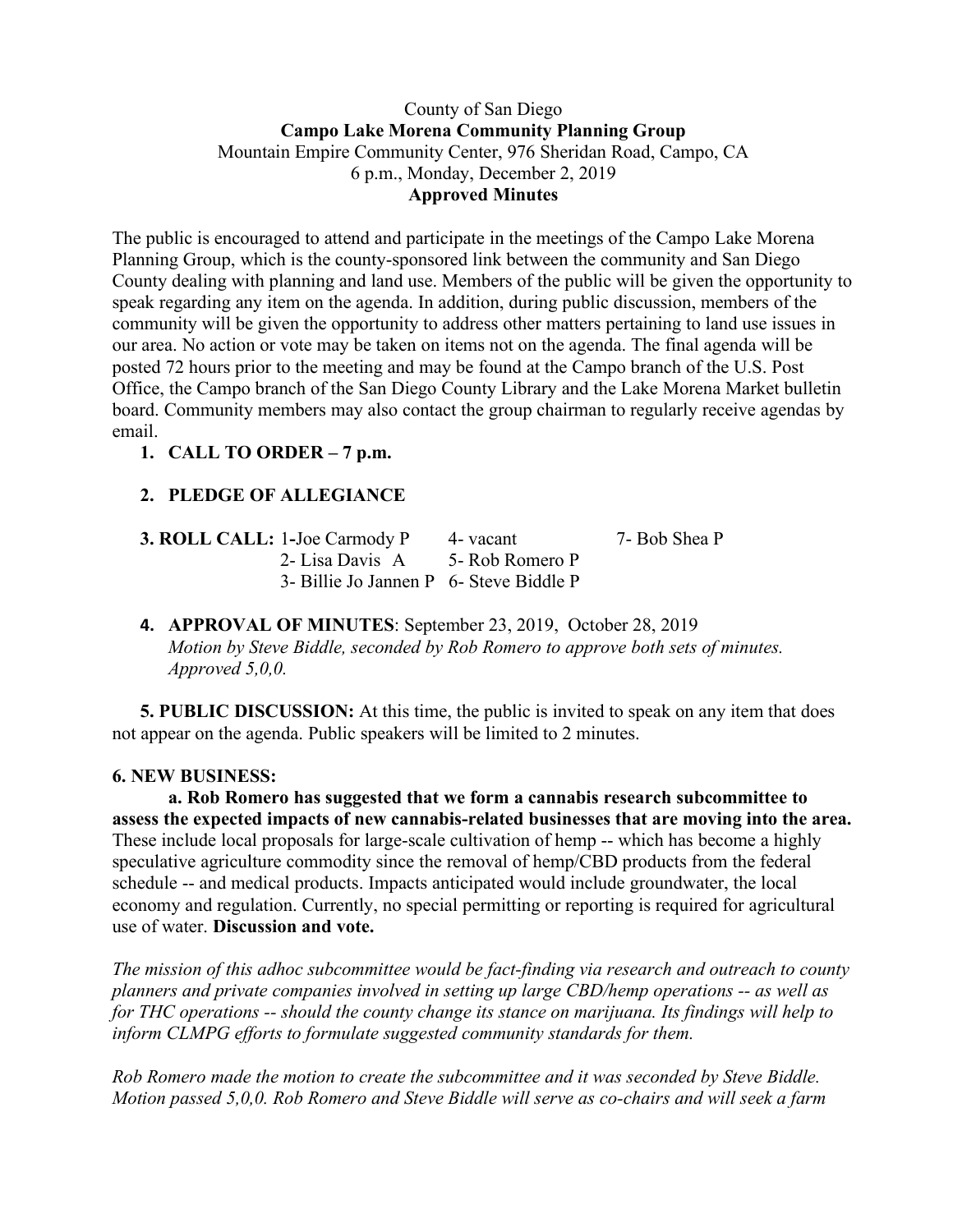*tour of the Potrero operation as soon as possible. Community members may reach out to Rob or Steve to discuss membership on the Cannabis Subcommittee.*

### **7. OLD BUSINESS:**

**a. Standing subcommittee reports (no action):** Groundwater, Rob Romero; Sewer and Septic, Joe Carmody; Community Economic Impacts, Steve Biddle; Traffic and Public Safety, Bob Shea.

**b. Chairman's Report (no action):** Billie Jo Jannen.

# **8. CORRESPONDENCE AND ANNOUNCEMENTS**

**a. The Star Ranch vesting and landscape architecture maps** are available, both at meetings and by appointment with the CLMPG chairman. Staff has delayed release of the EIR until it can figure out what type of greenhouse gas analysis large projects should include**.** The ranch was offered for sale in an announcement sent out in late November. The Trust for Public Land and several co-investors are negotiating to buy it. **The proposed plan is still in play and is part of the property offering, but will be abandoned if purchased by conservation entities.**

**b. We have received updated plans for the proposed 17-acre industrial solar application at 1827 Lake Morena Drive.** They are available, both at regular meetings and by appointment with the CLMPG chairman or Solar Subcommittee chairmen. Please contact Solar Subcommittee co-chair Rob Romero or Joe Carmody to participate in formulating community responses to the several phases of planning.

**c. Reminder from Sup. Jacob's office of the upcoming Backcountry Revitalization meeting.: FRIDAY, DECEMBER 4, 2019 at the community center building in Campo – 976 Sheridan Road – from 2 p.m. to 4 p.m. Forwarded to group.**

*d.* **Notice from Planning and Development Services of planning commission workshop on streamlining the discretionary permit process. Workshop was November 22. Forwarded to group.**

*e.* **Notice of workshops to introduce the public to the Land Development Code update currently in process.** The nearest one is Tuesday, Dec. 3 at the Lakeside Community Center, 9841 Vine St., from 5:30 to 7:30 p.m. **Forwarded to group.**

#### **9. EXPENSES**

**a. Report any valid expenses for group approval. Discussion and vote.**

# **10. UPDATES AND POTENTIAL ACTION ITEMS:**

**11. REQUEST FOR AGENDA ITEMS FOR UPCOMING AGENDAS:** All requests for placement of agenda items must be to the planning group chairman by the third Tuesday of each month.